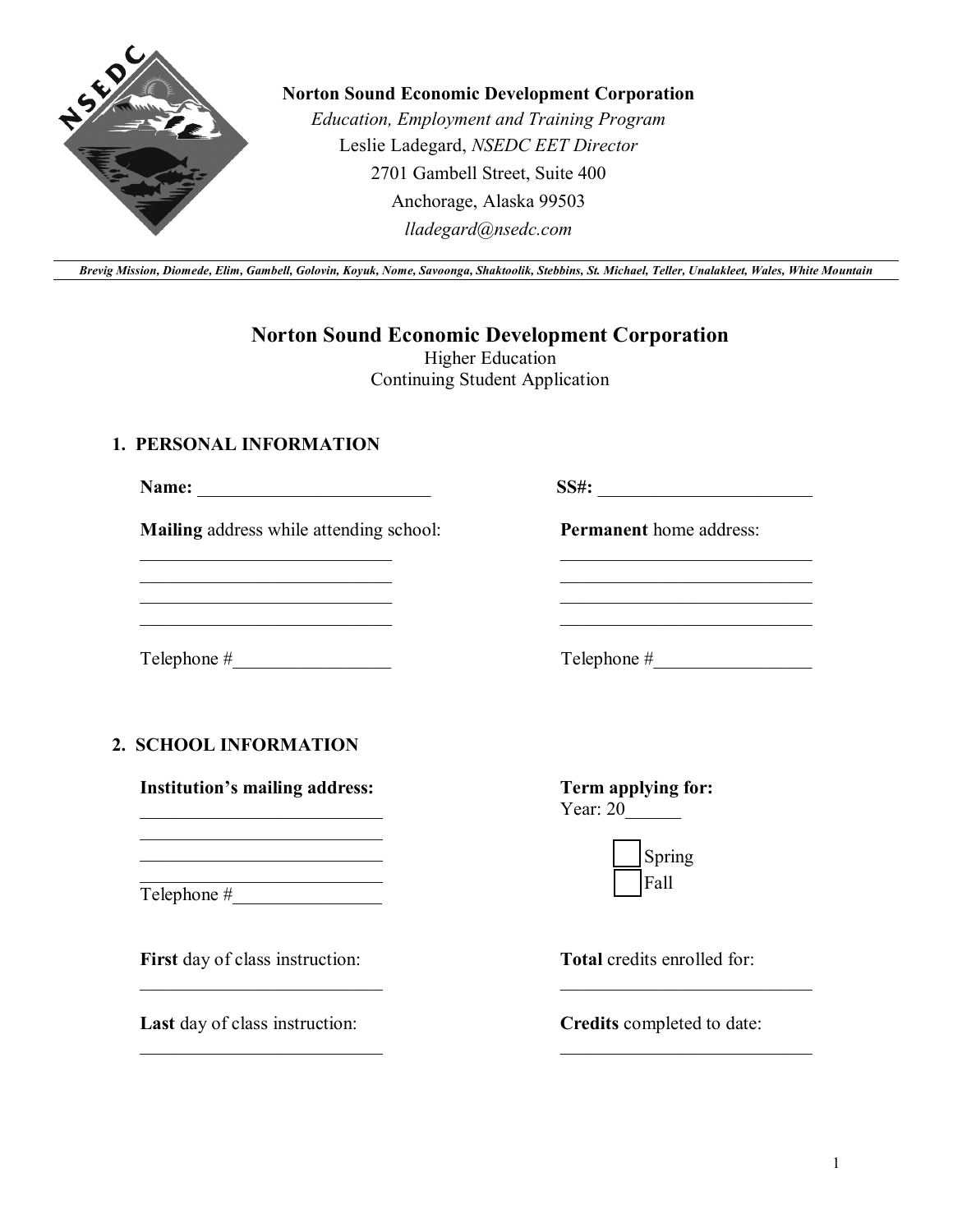## **Class Status:**



 Freshman (0-29 credits) Sophomore (30-59 credits) Junior (60-94 credits)

 $\_$  . The contract of the contract of the contract of  $\mathcal{L}_\mathcal{L}$ 

Senior  $(95 + \text{credits})$ **Other**  $(specify)$ 

**Major** field of study:

**Anticipated** graduation date:  $\overline{\phantom{a}}$  , which is a set of the set of the set of the set of the set of the set of the set of the set of the set of the set of the set of the set of the set of the set of the set of the set of the set of the set of th

# **3. STUDENT BUDGET**

Outline your finances, school expenses, and funding sources applied for and received.

**A.** Type of **FEDERAL or STATE** financial aid you applied for this term: (Source: Alaska Student Loan, Pell Grant, DVR, JTPA/DCRA. Stafford Loan. Perkins Loan. Etc.)

| <b>Source</b> | Amount |     | <b>Received or Status</b> |        |
|---------------|--------|-----|---------------------------|--------|
|               |        | Yes | Pending                   | Denied |
|               |        | Yes | Pending                   | Denied |
|               |        | Yes | Pending                   | Denied |
|               |        | Yes | Pending                   | Denied |

**B.** List all **SCHOLARSHIPS** you have applied for this term:

(Source: NSEDC, Kawerak Inc., Bering Straits Foundation, Sitnasuak, NSHC, GI Bill, College, etc.)

| <b>Source</b> | Amount | <b>Received or Status</b> |         |        |
|---------------|--------|---------------------------|---------|--------|
|               | D      | Yes                       | Pending | Denied |
|               | Φ      | Yes                       | Pending | Denied |
|               | Φ<br>D | Yes                       | Pending | Denied |
|               | S      | Yes                       | Pending | Denied |
|               | \$     | Yes                       | Pending | Denied |
|               | \$     | Yes                       | Pending | Denied |